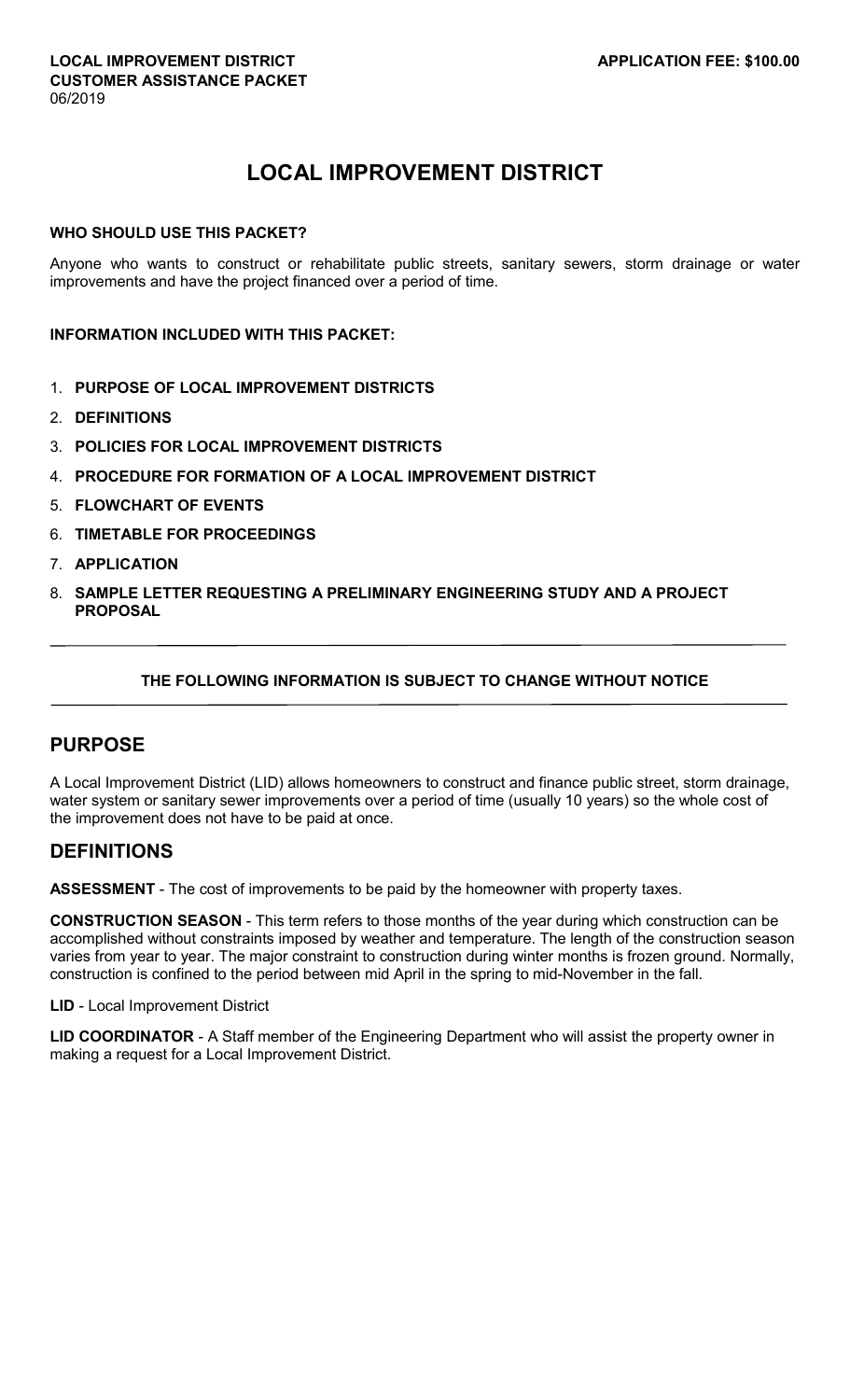**PRELIMINARY COST ESTIMATE** - This is an estimate of the cost of a project which is made at the time of preliminary engineering. It is based on an estimate of construction quantities and an estimate of bid prices for a project.

**PRELIMINARY ENGINEERING** - - Preliminary Engineering is engineering work done at the outset of a project which is conceptual in nature, and may represent the outcome of an evaluation of several options.

**PROJECT BID PRICE** - This is the bid amount for a project by the lowest price, reliable and responsible bidder. It is based on design quantities. Bidding and contracting of all construction work is in accordance with Larimer County Purchasing Policies.

**STATUTORY LIEN** - All assessments made in connection with the improvements shall constitute a perpetual lien on the property involved and shall have priority over all other liens excepting general tax liens according to Colorado Revised Statutes 30-20-501 et seq.

# **LARIMER COUNTY LOCAL IMPROVEMENT DISTRICT POLICIES**

- 1 Larimer County reserves the right to deny formation of any district.
- 2 Each application must be accompanied by a \$100.00 processing fee. (Do not send)
- 3 Where possible, improvements are designed to meet the standards of the Larimer County Road Standards Manual, the Larimer County Storm Water Management Manual, the Larimer County Urban Area Street Standards and Intergovernmental Agreements with Fort Collins and Loveland where applicable.
- 4 Larimer County is not responsible for repair or replacement of landscaping within the Public Right of Way unless a written agreement is obtained prior to construction.
- 5 Larimer County will assess Administrative Fees to cover expenses involved with formation and administration of local improvement districts.
- 6 There are currently no funds budgeted for county participation to improvements in County maintained subdivision streets.
- 7 The formal petition represents a cost estimate. Actual costs not exceeding the estimate will be assessed to the district.
- 8 Larimer County Commissioners may approve formation of a LID.
- 9 All goods and purchased services, including consultant selection, bidding for construction, and contracting for construction will be in accordance with Larimer County Purchasing Policies.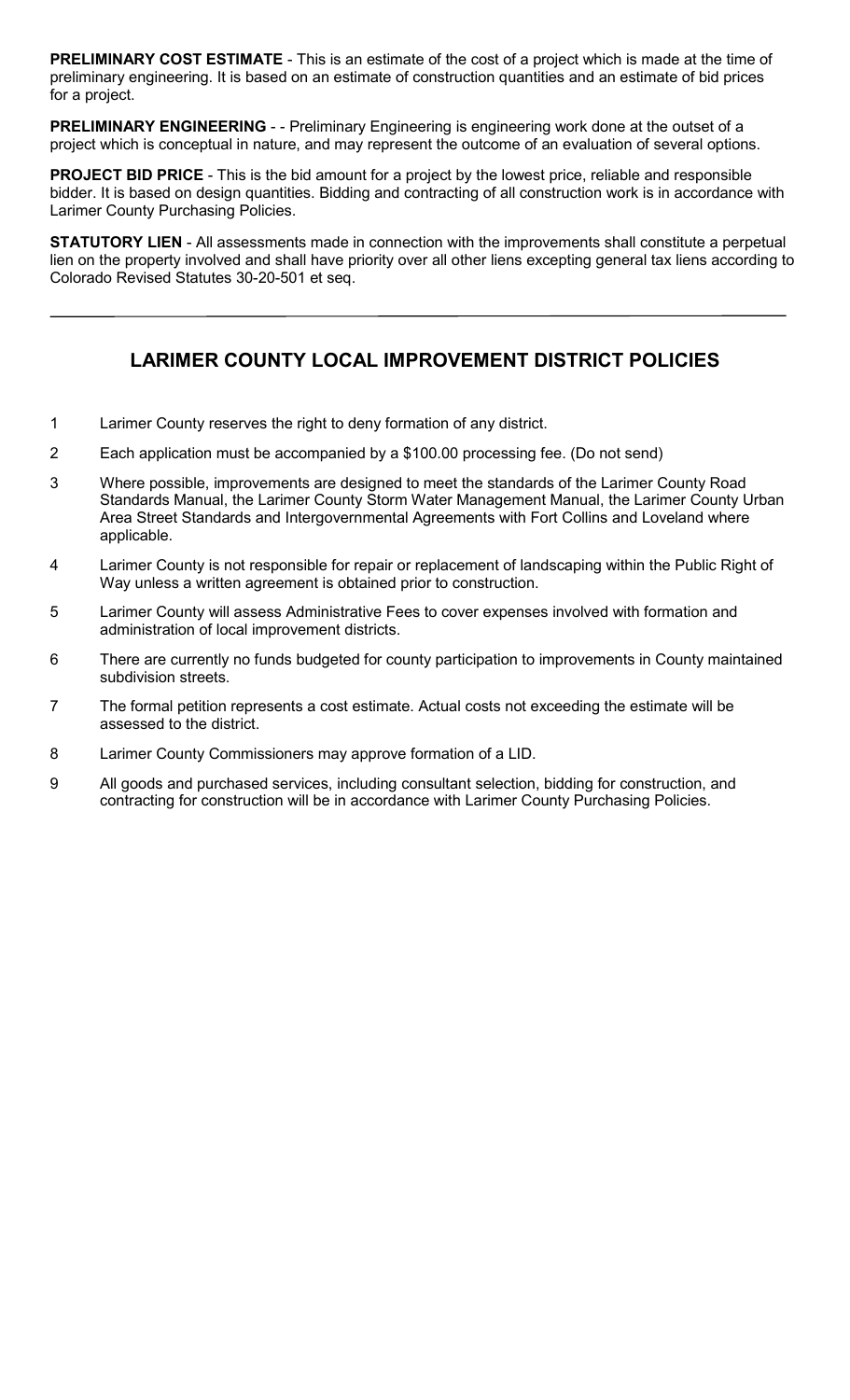# **PROCEDURE FOR FORMATION OF LOCAL IMPROVEMENT DISTRICTS**

- 1. The formation process for a Local Improvement District begins after the Engineering Department receives a completed application, the application fee and a written request from a group of property owners for us to complete an Engineering Study and Project Proposal. After receiving a request from a group of property owners, the Engineering Department will conduct a preliminary study of the project area and schedule an informational presentation.
- 2 The Engineering study will take into account different alternatives for construction of a project to meet the needs as stated in the application. The alternatives might include total reconstruction, partial reconstruction, partial rehabilitation and/or preventive maintenance. The least expensive alternative which meet the design requirements will be recommended. For example, an asphalt mat paved street would be designed to last twenty years. The study would determine what type of construction would last twenty years with the least cost for construction. A preliminary estimate of cost for the proposed method of construction will be prepared. The cost estimate will be based on a preliminary estimate of quantities and an estimate of construction bid prices. The cost estimate at this stage is not based on a site specific investigation of conditions. For this reason, the Engineering Department will assume worst case conditions for estimation of quantities.

Property owners may choose to pay for a site specific engineering study in order to eliminate uncertainty in the cost estimate. If property owners elect not to pay for further engineering at this stage, the cost produced in the preliminary engineering study will be utilized in the petition.

- 3 The project proposal will include a preliminary cost estimate, a description of the proposed improvements, and a map of the project area. A preliminary assessment list showing the amount that would be assessed against each property will also be prepared.
- 4 Engineering staff members will prepare a formal legal petition based on the results of the preliminary engineering study, the project proposal and the preliminary assessment list. The applicant will be responsible for circulation of the petition among property owners of the proposed District. The petition will increase its chances of passing the debt at election if signed by more than 50% of the affected property owners.
- 5 Once the petition has been received by the Engineering Department and signatures are verified the staff will initiate the public hearing process. Legal notice of a public hearing before the Larimer County Commissioners will be placed in a newspaper of general circulation. All property owners of record are notified of the hearing by mail.
- 6 At the public hearing, the Board of County Commissioners will hear concerns and comments from property owners and interested citizens. After the hearing, the Board of County Commissioners may approve, alter, or deny formation of the district.
- 7 An election must be held in November for electors to approve incurring a debt. The Board of County Commissioners may designate if the electors in the district will vote on the issue or if the entire county electorate will vote on the issue.
- 8 After formation of the district, plans and specifications for the project are designed by a registered professional engineer. Improvements are designed to meet or exceed County standards.

In the case of street improvements, the design work will include a review of drainage patterns, and any changes in drainage associated with the improvement. Proper drainage of storm water away from the pavement surface is very important to assure durability of the road surface. County standards require installation of drainage structures to assure positive drainage at all locations. Drainage structures include driveway and cross road structures, such as culverts, cross pans and inlet structures. When project construction is complete, there must be no ponding of storm water at any unintended location.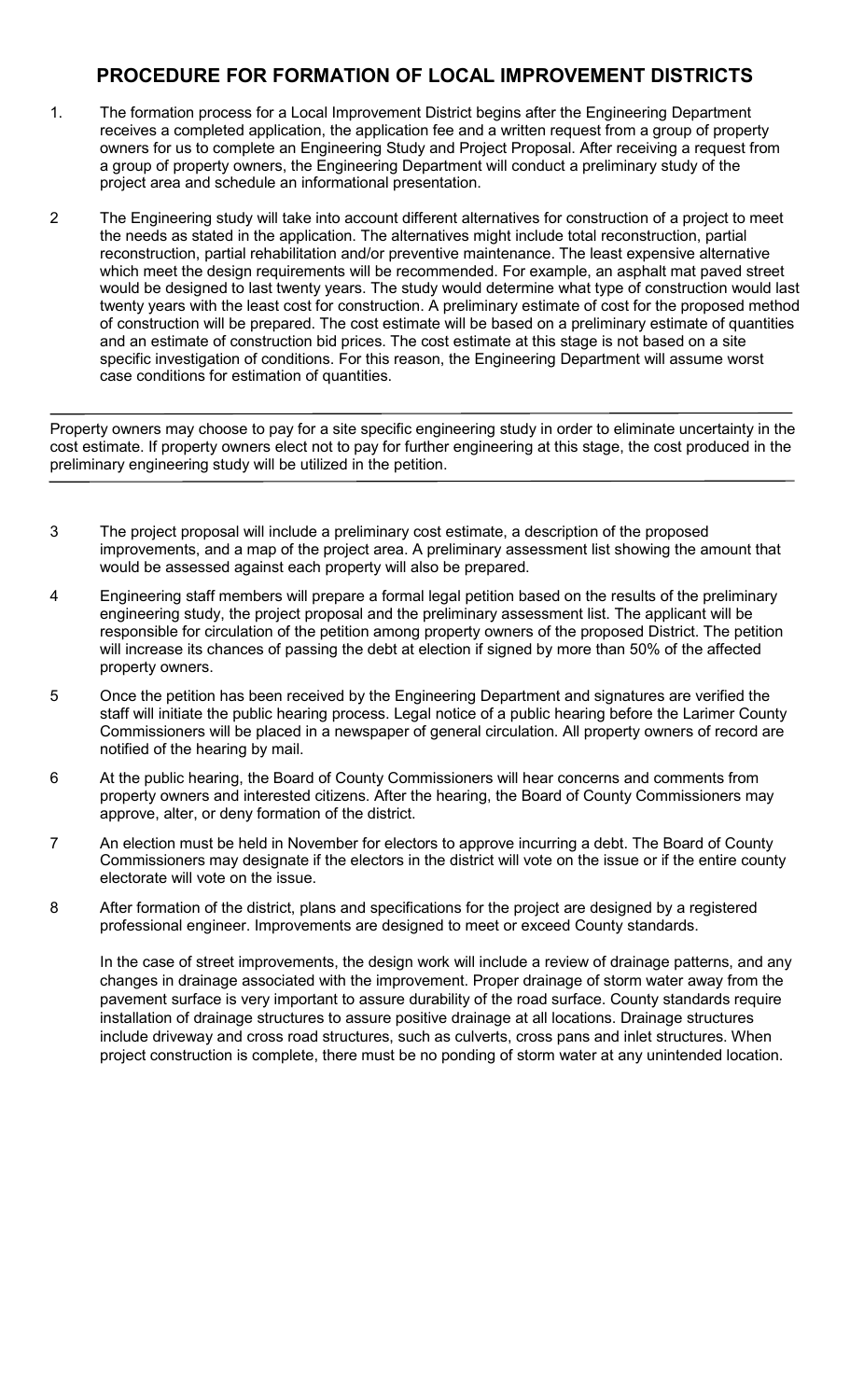Installation or reconstruction of drainage structures often interferes with existing landscaping within the right of way. *It is therefor important to establish at the outset the extent to which drainage structures will be reconstructed*. Except by prior agreement with individual property owners, the County will not obligate itself to replace landscaping in the road right of way which is damaged or removed for construction of necessary drainage facilities. The County will, however, hold its contractors responsible for damage on private property or damage to landscaping within the right of way beyond that which is necessary for the proper construction of the project.

- 9 Once the design is complete, the improvements will be advertised for public bid. The construction contract will be awarded to the lowest price reliable and responsible bidder.
- 10 Municipal bonds are sold to finance the improvement. The closing on the bond sale is held prior to initiation of construction.
- 11 After completion of construction, and final acceptance of the improvements, a compilation will be made of all project costs. A proposed assessment list will be prepared based on actual project expenditures.
- 12 A public hearing is held before the Board of County Commissioners to consider the proposed assessment list and any complaints and objections which might be made by property owners. A legal notice of the time and place of the public hearing is advertised in a newspaper. Property owners of record are notified by mail of the hearing and the proposed assessment amount. After the hearing and subsequent passage of a resolution the assessments become final.
- 13 The Larimer County Treasurer's office will notify each property owner of the assessment amount and the payment options. The property owner may elect to pay the entire assessment or to pay annual installments of principal with interest. Those individuals electing to pay in full, with no interest, will have thirty days from the effective date of the Assessment Resolution to make payment to the Larimer County Treasurer's office.

For those individuals electing to pay in installments the Treasurer's office will send an annual bill with the tax notice. At the time the property owner receives the tax notice there will be an additional assessment for the improvements included in the bill. The assessment may be paid in the same manner as property taxes. Property owners may elect to pay in halves with one half due in February and one half due in June or they may elect to pay the whole amount prior to April 30th. Until paid in full, the special assessment represents a lien against the property involved.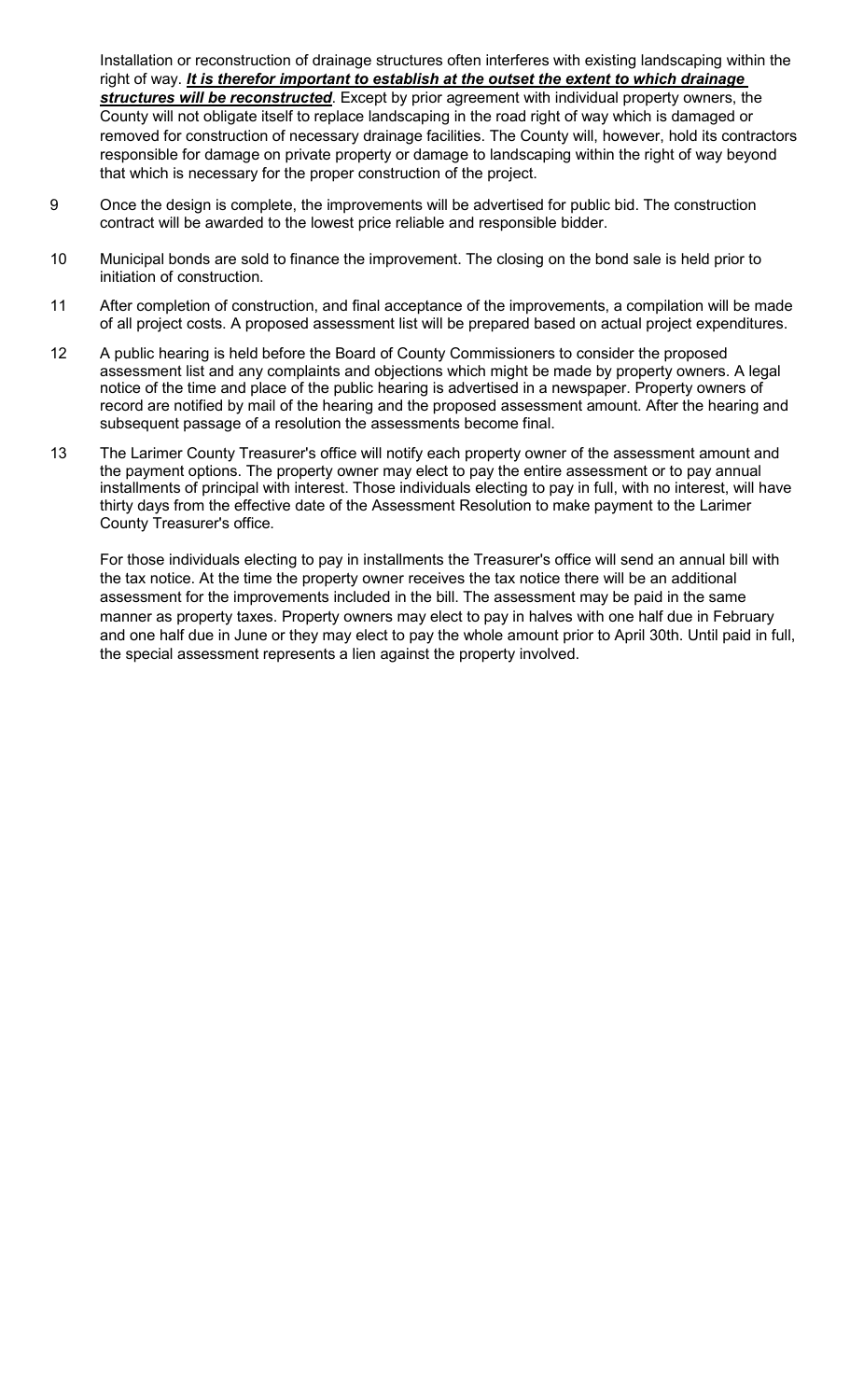## **LOCAL IMPROVEMENT DISTRICT FLOWCHART OF EVENTS**

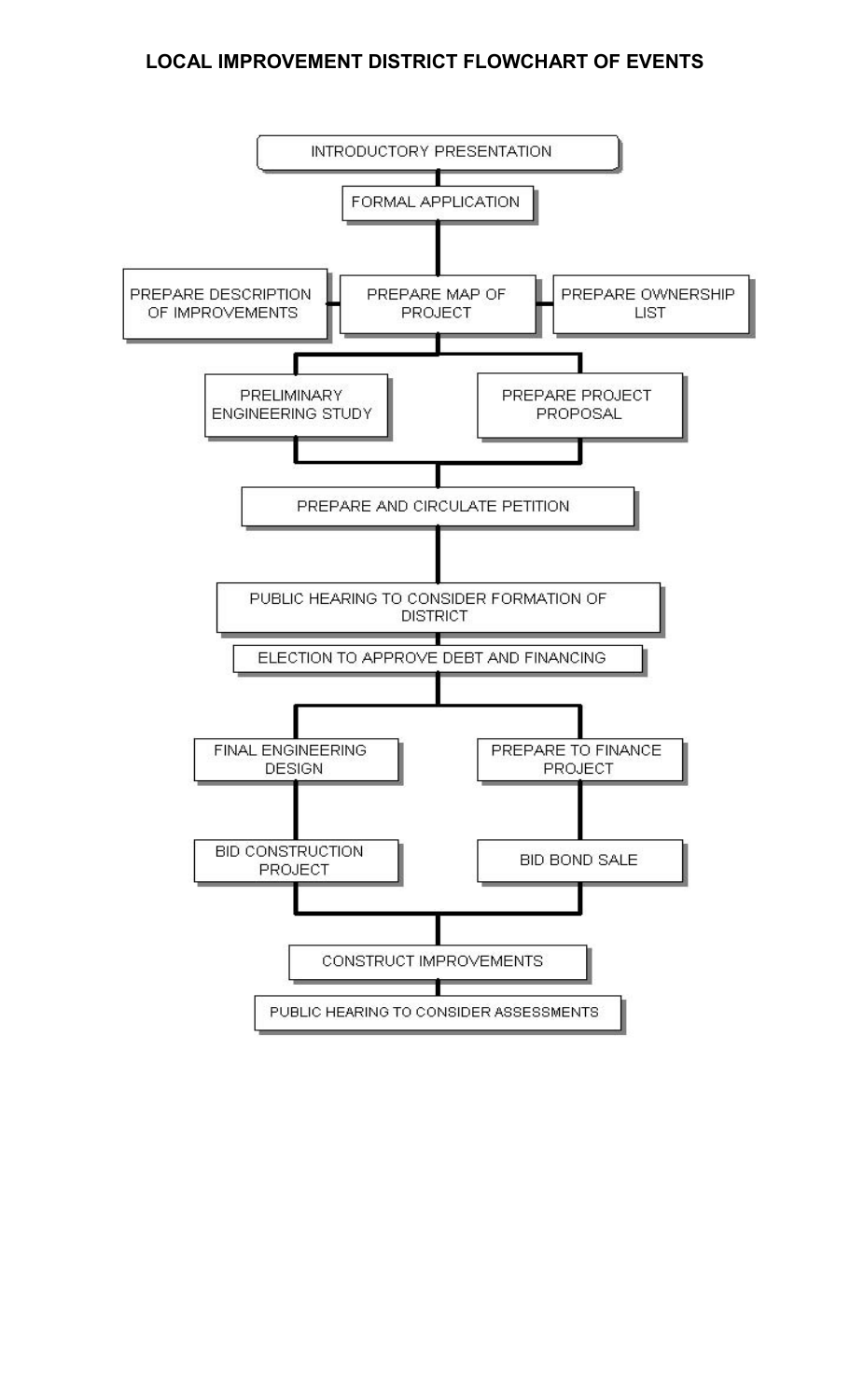# **TIMETABLE FOR PROCEEDINGS**

| <b>INTRODUCTORY PRESENTATION</b>                      | <b>FALL &amp; WINTER</b>       |
|-------------------------------------------------------|--------------------------------|
| <b>APPLICATIONS SUBMITTED</b>                         | <b>NOT LATER THAN JANUARY</b>  |
| PRELIMINARY ENGINEERING STUDY AND<br>PROJECT PROPOSAL | JANUARY, FEBRUARY              |
| HOMEOWNERS STUDY RESULTS                              | <b>MARCH</b>                   |
| PETITION SUBMITTED                                    | <b>NOT LATER THAN APRIL 15</b> |
| <b>FORMATION HEARING</b>                              | <b>PRIOR TO JUNE 30</b>        |
| <b>ELECTION</b>                                       | <b>NOVEMBER</b>                |
| <b>ENGINEERING DESIGN</b>                             | <b>PRIOR TO MARCH 30</b>       |
| <b>BOND SALE</b>                                      | <b>APRIL 1</b>                 |
| <b>CONSTRUCTION</b>                                   | <b>MAY-AUGUST</b>              |
| <b>ASSESSMENT HEARING</b>                             | <b>PRIOR TO SEPTEMBER 15</b>   |
| NOTIFY TREASURER OF ASSESSMENT                        | <b>BY OCTOBER 1</b>            |
| <b>COLLECTION OF FIRST ASSESSMENT</b>                 | <b>FOLLOWING APRIL</b>         |